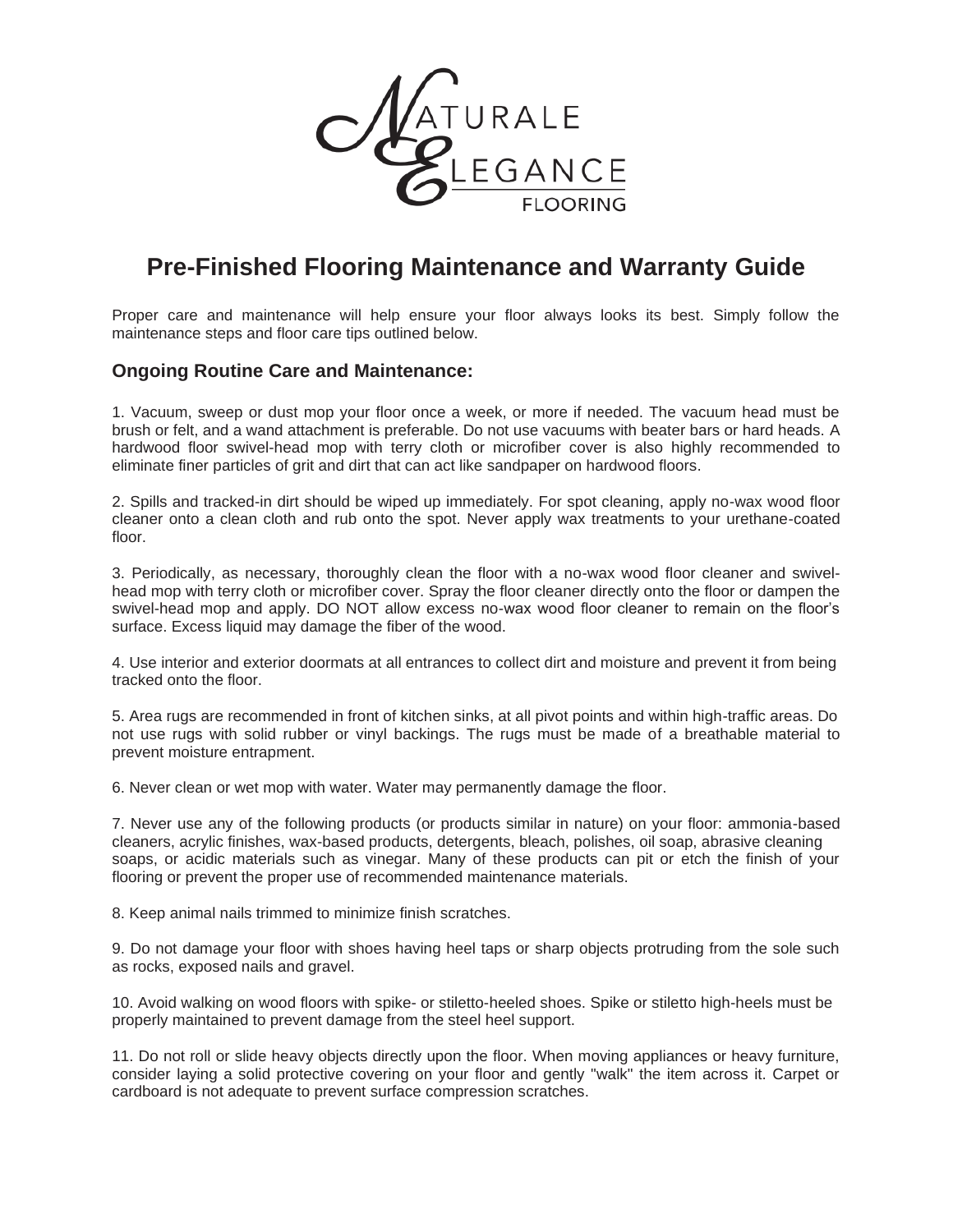12. Use furniture leg protector pads under ALL furniture and make certain to keep them clean and well maintained.

13. Replace hard, narrow furniture rollers with wide rubber rollers.

14. Keep the relative humidity in your home between the proper moisture level of 35% and 55%.

15. Protect your floor from direct sunlight. Use curtains and UV resistant film on large glass doors and windows. Move area rugs occasionally as they block sunlight and may give the appearance of discoloring under the rug.

# **Quick Fix Tips**

## **Spots caused by food, water or animals**

- Apply no-wax floor cleaner to a clean soft cloth.
- Rub the area to remove the stain or spot.
- More stubborn spots may require additional cleaning with an appropriate cleaner.

## **Grease/Lipstick/Crayon/Ink Spots/Rubber Heel Marks**

- Apply a no-wax cleaner to a clean soft cloth.
- Rub the area to remove the stain or spot.
- More stubborn spots may require additional cleaning with an appropriate cleaner.

## **Chewing Gum, Candle Wax**

- Apply a sealed plastic bag filled with ice on top of the deposit.
- Wait until deposit becomes brittle enough to crumble off.
- After deposit has been removed, clean entire area with a no-wax floor cleaner.

## **Minor Abrasions/Scratches**

- Use a wood flooring touch-up kit in smaller areas.
- Apply the appropriate color top coating when larger areas are reconditioned.

### **Deep Scratches/Gouges**

- Individual planks, strips or parquets that are heavily gouged or damaged can be replaced.
- If needed, the entire floor can be refurbished.

# **25 Year Residential Finish Warranty Lifetime Structural Integrity Warranty**

# **Naturale Elegance Warranty Information**

### **Who is covered?**

All warranties in this Limited Warranty Guide are given only to the original purchaser of our product. Our warranties are not transferable.

### **What is covered and for how long?**

The limited warranties are subject to the product applications, limitations, disclaimers and exclusions described below. All warranties run from the date of purchase for the applicable period.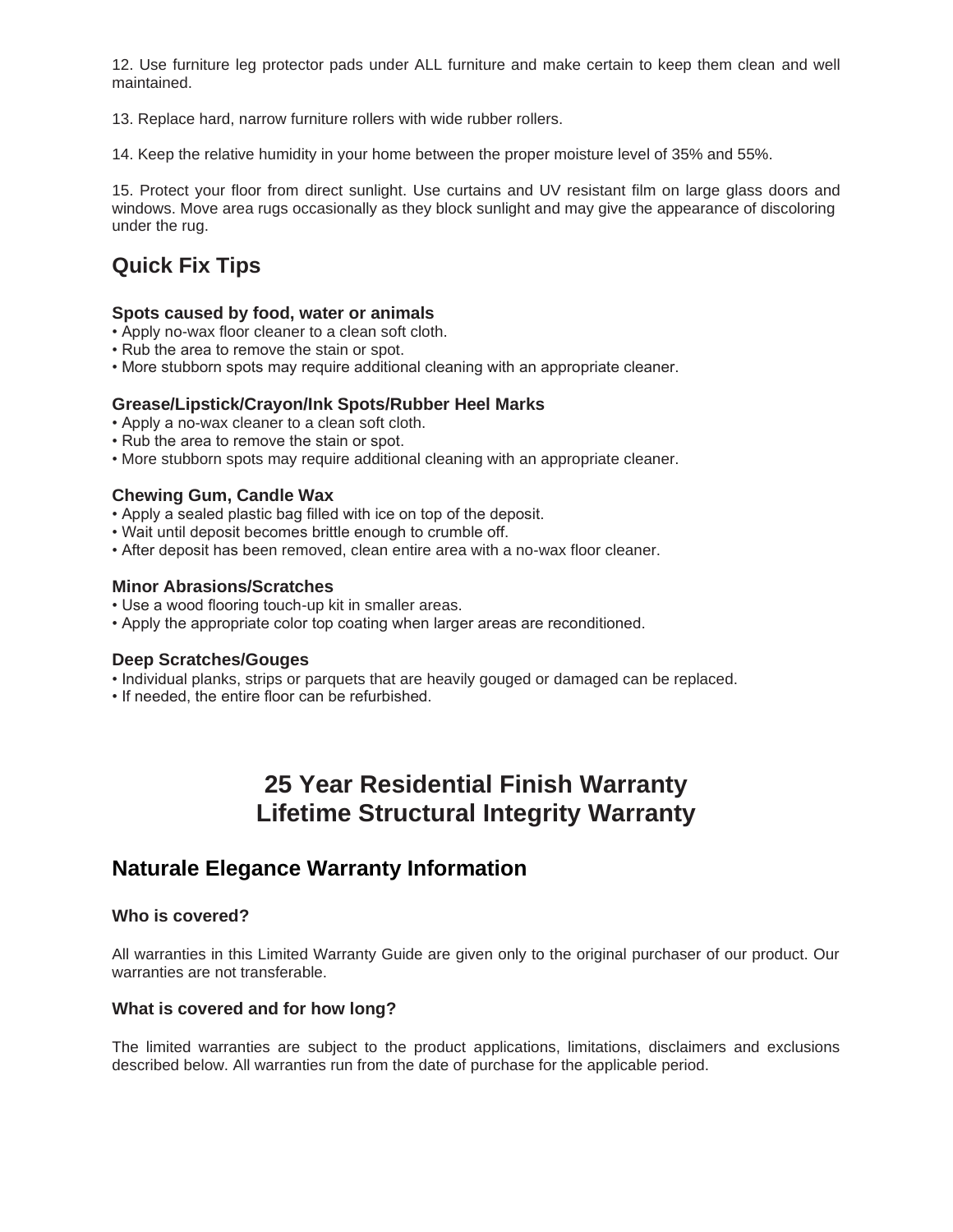### **What are you responsible for under our warranties?**

To be covered under our warranties, make sure that the flooring is properly installed in accordance with NWFA installation standards for the relative flooring type. Retain all sales slips for the flooring, appropriate adhesives and retain proof of pre-installation moisture test results. You must also properly care for your new floor using the proper maintenance schedule and products. We recommend that you use only specially formulated hardwood floor care products to preserve your flooring. Using floor care products other than specially formulated products for hardwood flooring may damage your floor and void this warranty.

### **What will we do if any of the covered events occur?**

If any of the covered events listed in this guide occurs within the warranty periods specified for the respective flooring product, we will recoat, refinish, fill or furnish comparable flooring (of our manufacture and of similar color, pattern, and quality), for either the repair of the defective area or the replacement of the floor, at our option. In the unlikely event that we are unable to correct the problem after a reasonable number of attempts, we will refund the portion of the purchase price for the section of failed flooring. These warranties do not include removal or replacement of cabinets and other fixtures.

We will replace or repair such flooring no more than once, which is your exclusive remedy under this warranty. If the replacement or repair fails in the same manner a second time, the site conditions will be deemed unacceptable for the installation of our hardwood floors. These are the exclusive remedies under this warranty if a defect or other warranted condition occurs. We reserve the right to verify any claims or defect by inspection and have samples removed for technical analysis.

### **What is not covered by Naturale Elegance warranties?**

- Wood flooring installed in high moisture areas such as full bathrooms with a shower or tub.
- Damage caused by fire, flooding, and other natural disasters and Acts of God.
- Damage caused by negligence, accidents, misuse or abuse.
- Damage caused by vacuum cleaner beater bar or hard heads (see Care and Maintenance Guidelines).
- Damage caused by appliances, furniture and casters (see Care and Maintenance Guidelines).
- Damage caused by cutting from sharp objects (see Care and Maintenance Guidelines).

• Reduction in gloss, scratches or indentation due to sand, pebbles or other abrasives, pets, insects, construction traffic, or failure to maintain the floor as required (see Care and Maintenance Guidelines).

• Color, shade, or texture variations between samples, printed color photography or replacement flooring and the actual material.

• Color variations between flooring and/or samples and other flooring or wood products, which you wish to match (e.g., cabinets, stair railings, trim, etc.).

• Deficiencies related to subfloor/floor joist assemblies, subfloor preparation materials, and fasteners including, but not limited to, uneven subfloor surfaces, floor deflection or voids in the subfloor.

- Noises (squeaks, etc.) associated with anything other than the manufacturing defects of the flooring.
- Naturally occurring wood characteristics such as variations in grain, color, mineral streaks and knots.
- Changes in color due to exposure to sunlight and age.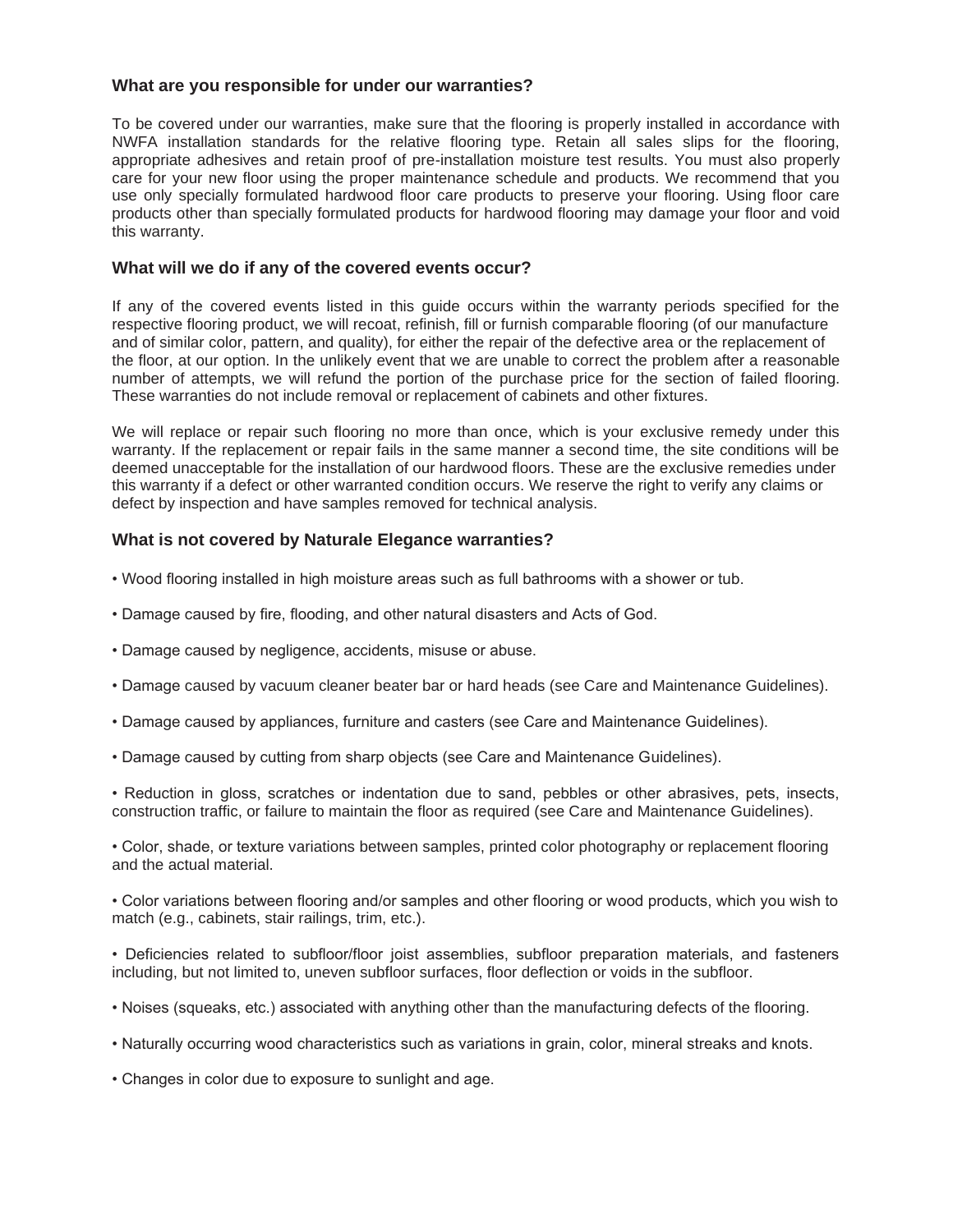• Natural expansion and contraction resulting in separation between boards or damage caused by low or excessive humidity.

• Products designated as "thrift," "antique," "tavern," "bargain, "seconds," "economy grade," "close-out," "offgoods" or "nonstandard." Such products are sold "AS IS."

- Floors that are installed in other than owner-occupied or tenant-occupied residences.
- Commercial installations of residential products.
- Construction or installation-related damage.

• Floors damaged or adhesive breakdown caused by subfloor moisture or water damage, including without limitation, due to broken or leaking water pipes, flooding, wet-mopping spills or weather conditions.

• Installation defects, including installations made: (i) in violation of applicable state or local housing or building codes, or (ii) contrary to written instructions furnished with the product.

**NOTE:** YOU AND YOUR INSTALLER ARE RESPONSIBLE TO INSPECT FLOORING PRIOR TO INSTALLATION. WE ACCEPT NO RESPONSIBILITY FOR LIABILITIES, CLAIMS OR EXPENSES, INCLUDING LABOR COSTS, WHERE FLOORING WITH VISIBLE DEFECTS HAS BEEN INSTALLED.

#### **What is excluded from Naturale Elegance warranties?**

No installer, retailer, distributor or employee has the authority to alter the obligations, limitations, disclaimers, exclusions or warranties under any circumstance.

WE EXCLUDE AND WILL NOT BE LIABLE FOR OR PAY INCIDENTAL, CONSEQUENTIAL OR SPECIAL DAMAGES UNDER OUR WARRANTIES. By this we mean we exclude any loss, expense, or damage other than to the flooring itself that may result from a defect in the flooring. Our limited warranties constitute the only express warranties for the product purchased.

TO THE EXTENT PERMITTED BY LAW AND FOR ALL NON-CONSUMER PRODUCT, ALL WARRANTIES OTHER THAN OUR LIMITED WARRANTIES, EXPRESS OR IMPLIED, INCLUDING ANY WARRANTY OF MERCHANTABILITY OR FITNESS FOR A PARTICULAR PURPOSE, ARE DISCLAIMED. IF ANY IMPLIED WARRANTY ARISES UNDER STATE LAW, ANY AND ALL IMPLIED WARRANTIES (INCLUDING ANY WARRANTY OF MERCHANTABILITY AND FITNESS FOR A PARTICULAR PURPOSE) ARE LIMITED IN DURATION TO THE DURATION OF THIS WRITTEN WARRANTY,TO THE EXTENT ALLOWED BY LAW. SOME JURISDICTIONS DO NOT ALLOW EXCLUSION OR LIMITATIONS OF INCIDENTAL OR CONSEQUENTIAL DAMAGES OR LIMITATIONS ON HOW LONG AN IMPLIED WARRANTY LASTS, SO THE ABOVE LIMITATIONS OR EXCLUSIONS MAY NOT APPLY TO YOU. THESE WARRANTIES GIVE YOU SPECIFIC LEGAL RIGHTS, AND YOU MAY ALSO HAVE OTHER RIGHTS WHICH VARY FROM JURISDICTION TO JURISDICTION.

# **Warranties**

**Lifetime Structural Integrity Warranty:** We warrant that the covered products, in their original manufactured condition, will be free from defects in grading, lamination and assembly for as long as you (the original purchaser) own the floor. Engineered flooring lamination is covered under warranty under normal residential use and only if they are not exposed to improper moisture. This warranty does not cover the normal expansion and contraction of wood flooring due to seasonal changes. Wood distortion due to excessive moisture or improper humidity is not covered under warranty.

**25 yr. Residential Finish Warranty:** We warrant to you (the original purchaser) that for the period indicated, the finish on the covered product will not wear through, and that the finish will not separate from the wood flooring under normal household use when maintained in accordance with our recommended maintenance guidelines.